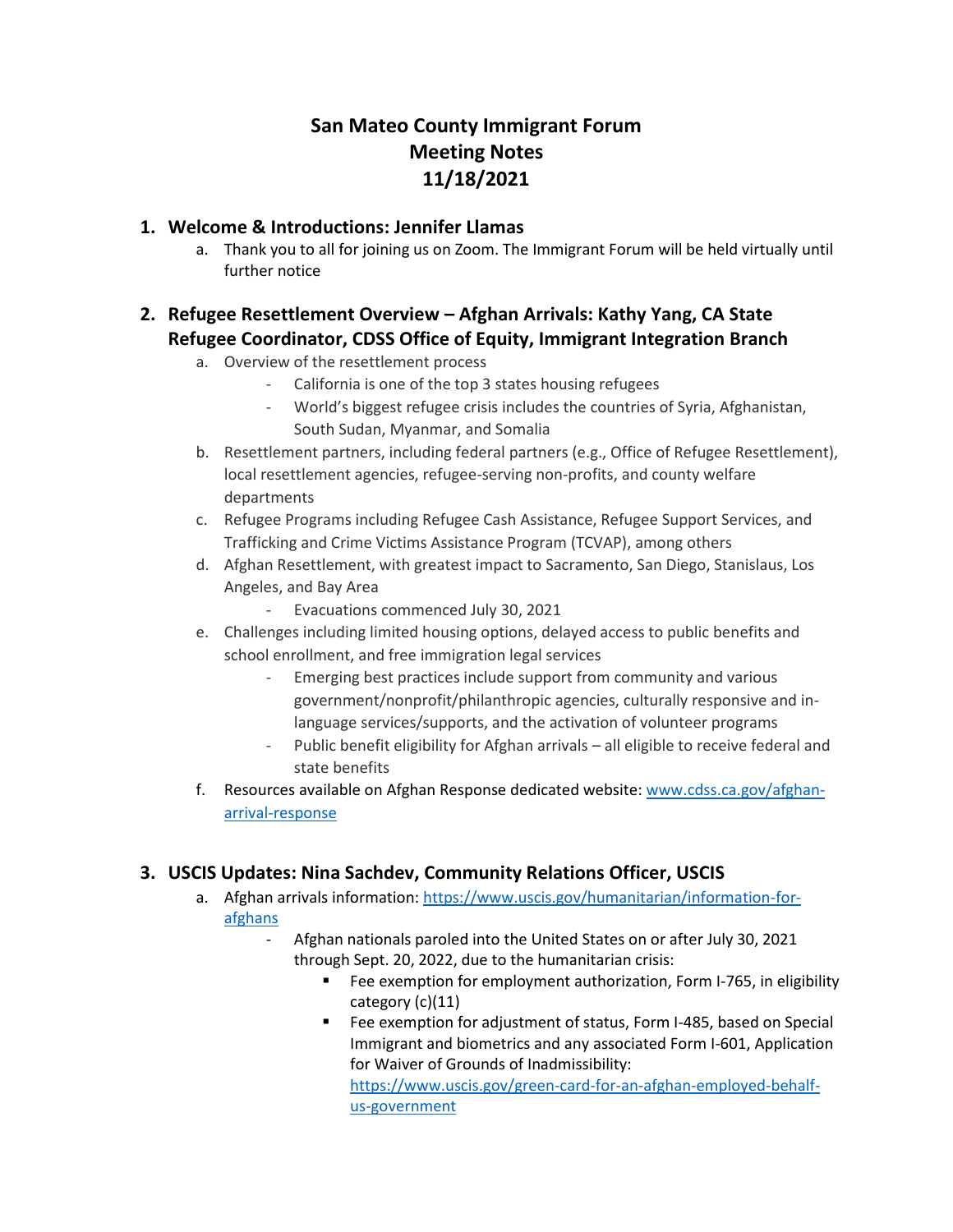- Biometrics for Afghan nationals will receive priority scheduling at application support centers to submit their biometrics
- Streamlined process for
	- Employment authorization, Form I-765
	- Adjustment of Status for Special Immigrants and associated waiver form, I-601
	- Asylum The Extending Government Funding and Delivering Emergency Assistance Act includes a provision, specifically Section 2502(c), requiring USCIS to complete expeditious processing of asylum applications filed by Afghan nationals paroled into the United States on or after July 31, 2021. This includes conducting the initial affirmative asylum interview within 45 days of filing and, in the absence of exceptional circumstances, completing the final administrative asylum adjudication within 150 days of filing
- b. Reminder for Afghans who have approved I-360s or I-485s to update their address
	- Highly recommend updating the address online on uscis.gov "change your [address](https://protect-us.mimecast.com/s/7T2DCPNKzmuMj6Dmt19cPm)", instead of mailing a paper AR-11
- c. T-visa, Human Trafficking updates to the policy manual: [https://www.uscis.gov/policy](https://protect-us.mimecast.com/s/aXr1CQWK6Jsr2RDqikIzlA)[manual/volume-3-part-b](https://protect-us.mimecast.com/s/aXr1CQWK6Jsr2RDqikIzlA)
- d. The USCIS Contact Center Tip Sheet: [https://www.uscis.gov/contactcenter](https://protect-us.mimecast.com/s/DvJnCR6KPYcBMOKluqR8Jk)
- e. Reminder about local webinars and Naturalization Interview Prep Session every  $1<sup>st</sup>$  and 3<sup>rd</sup> Thursday of the month

## **4. Legal Updates: Alison Kamhi, Supervising Attorney, ILRC**

- a. California invested \$20 million to community colleges for free legal services to undocumented students
	- This will help about 70,000 students
- b. Open for Comments:
	- [DACA NPRM](https://protect-us.mimecast.com/s/vxmFCrkqmZFVrl92i7K8OI) comments were due November 29 to note how DACA program can be strengthened
		- [ILRC Alert](https://protect-us.mimecast.com/s/pYM-Cv2x8qINEzXAiXSGj-)
		- **[ILRC Crimes template](https://protect-us.mimecast.com/s/KNM8CwpyK9c8v3pys9dxpp)**
		- **EXECO** Crganizational Comment
- c. [Family reunification taskforce and application](https://protect-us.mimecast.com/s/p6LSCyPA9lIX75nLtNf4BS)
	- Biden Administration put a taskforce together to try to find family members separated at the border
- d. [Protected Areas memo](https://protect-us.mimecast.com/s/Ak7zCzp47PcgGoL4uwT_b-)
	- "To the fullest extent possible" no enforcement action near protected areas
	- Includes schools, medical facilities, places of worship, places where children gather, social services institutions, disaster / emergency relief sites, funeral/other observance, protest
	- Limited exceptions on a case by case basis for national security threats, imminent harm, no safe alternative
	- One place not included is courthouses
	- [NILC Fact Sheet](https://protect-us.mimecast.com/s/t56KCADXMqF6ZAYEc23uD1)
- e. BBB Act Passes the House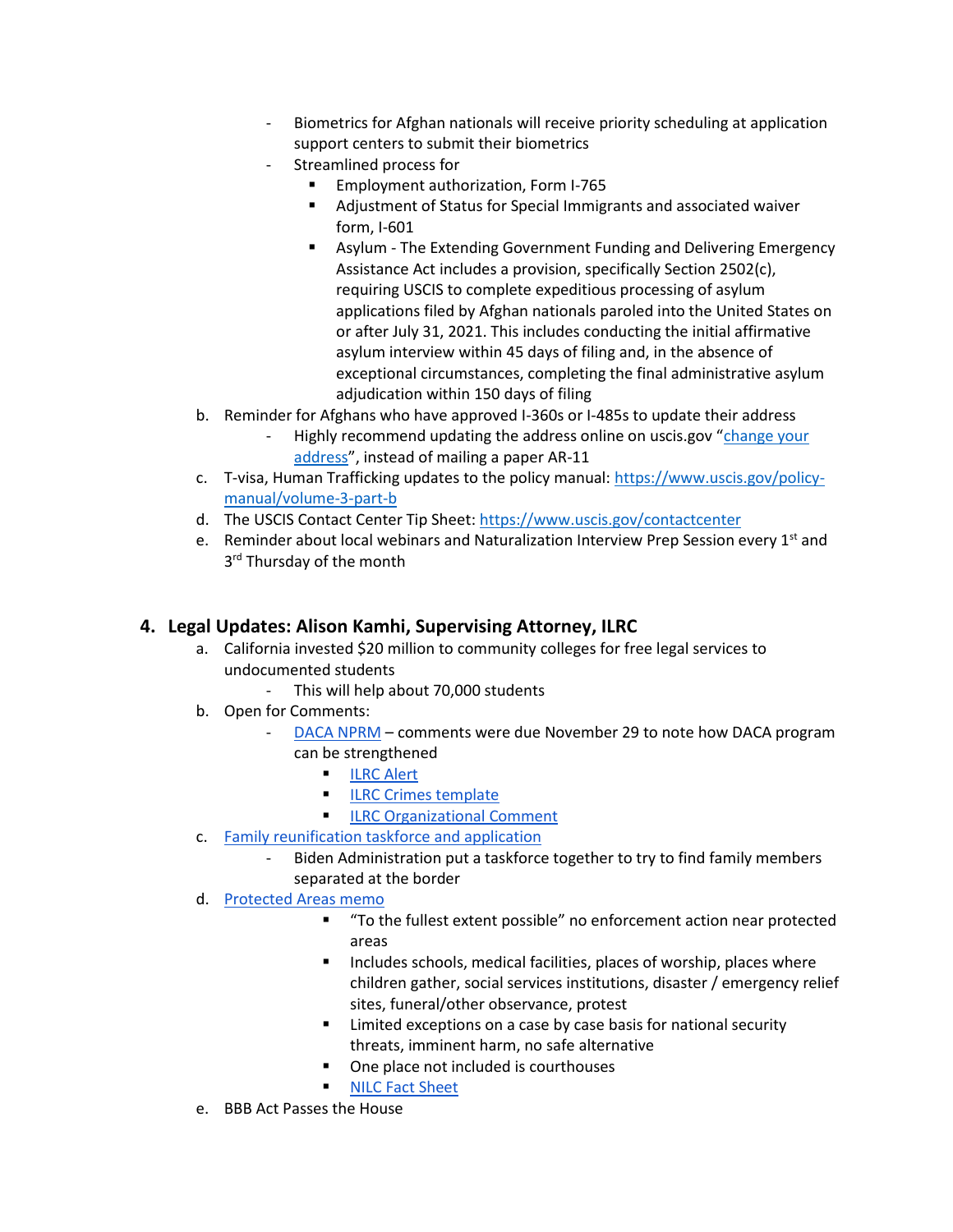- The House has passed the reconciliation act with the immigration provisions intact – this includes parole program for up to 8 million people who can show they've been here since 1/1/2011. It will be a 5-year parole, allowed to be renewed once, until 9/30/2031
- The bill now moves to the Senate where it will likely see changes and Dems hope to pass it before the end of the calendar year
- f. Q/A

Q: How long is it taking to process U visa or family petition applications? A: There is a huge backlog, but there is backlog reduction funding and Bona Fide Determination which can provide people with employment authorization

# **5. SMC Strong Micro Food Grant Opportunity: Saba Bokharey, Management Analyst, County Manager's Office**

- a. The Micro Food Grant Opportunity aims to help micro food businesses that have not received any assistance from the County Covid-19 relief programs in the past 12 months
- b. Application Evaluation Process:
	- Complete pre-applications (will be evaluated and determined for eligibility by geographic region)
	- Eligible pre-applications will be put into a pool (for selection by lottery)
	- Selected businesses will be contacted by County staff (for documentation & final determination of eligibility and certification by the evaluation committee)
	- Fully approved businesses will be provided to the San Mateo Credit Union Community Fund for disbursement of funds
	- Incomplete applications will NOT be processed, and ineligible applications will NOT be considered
- c. Pre-Application Opens on Friday, November 29<sup>th</sup> at 8:00 am
- d. Categories of Potential Applicants:
	- \$2,500 cottage food operations
	- \$5,000 caterers, food trucks and food carts
	- \$10,000 commissaries or incubator kitchens
- e. What Types of Businesses DO NOT Qualify for the Grant?
	- The applicant's establishment has received or been approved for a grant from any of the following programs:
		- Small business relief program managed by Renaissance Entrepreneurship Center, approved by the Board of Supervisors on October 20, 2020 (Resolution 077791)
		- San Mateo County Strong Fund Small Business Grant administered by the Community Fund, approved by the Board of Supervisors on November 10, 2020 (Resolution 077828)
- f. Q/A

Q: What is a cottage food operator?

- A: Baking out of home, providing goods like jams, honey, or teas
- Q: How do you define Microbusiness?